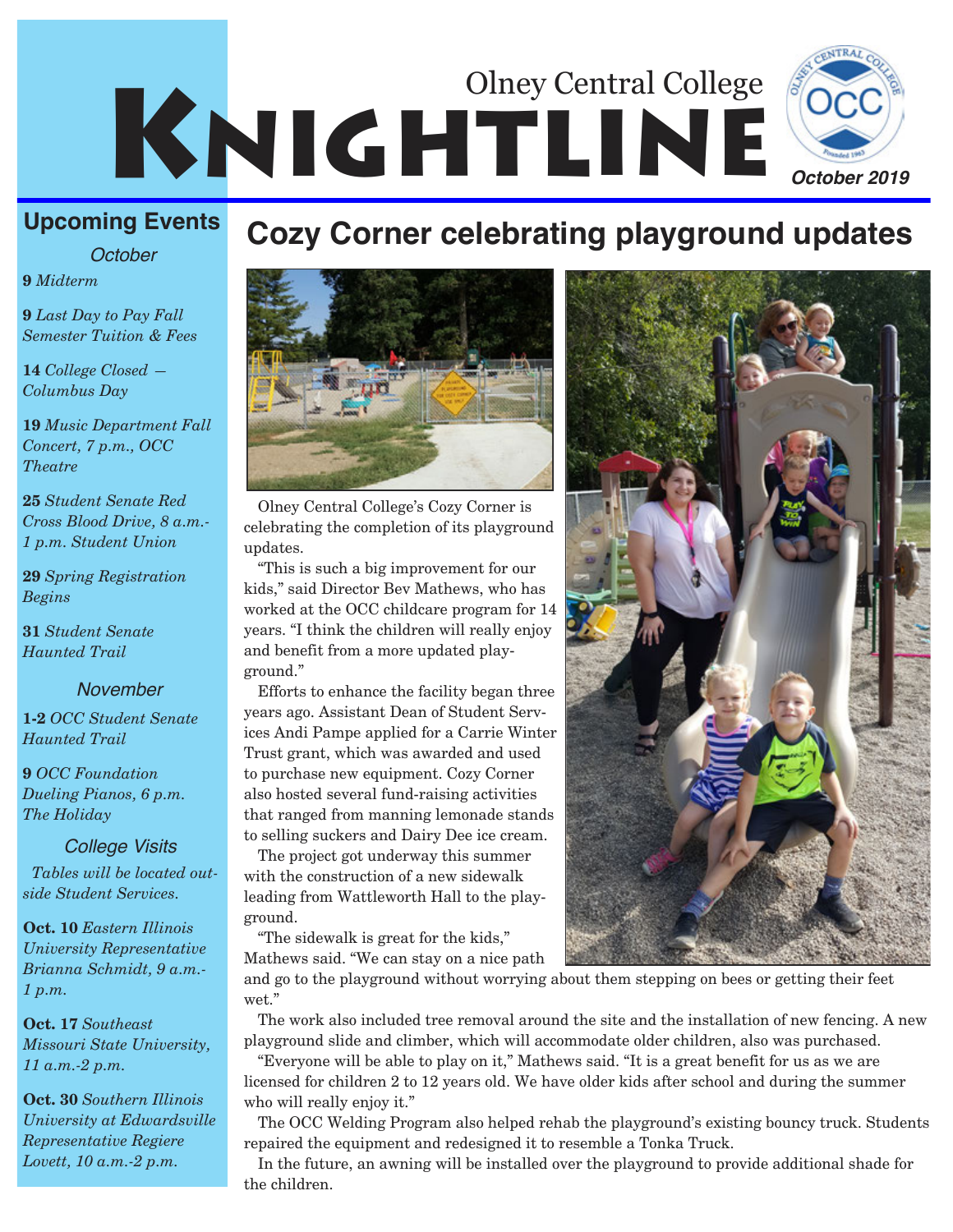## **Students attend opera at IU**

Members of the OCC Concert Choir recently attended a performance of Mozart's comedic opera, "The Marriage of Figaro," at Indiana University in Bloomington.

Students had first balcony seats in the European-style theater, which features a replica of the Metropolitan Opera's stage. Students had an opportunity to meet with the singers following the performance.

While at IU, Director of Choral Activities Dr. Andrew Pittman conducted a tour of the campus. The 15 students ate at Bloomington's renowned Mother Bear's Pizza.

Also, attending the event were Instructors Jessica McDonald and Wade Baker and OCC Theatre Director Jon Wright.



AKE THE FRIGHT OUT OF FAFSP

**OLNEY CENTRAL COLLEGE** FAFSA COMPLETION & SHOWCASE NIGHT 5-7PM, THURSDAY, OCTOBER 17TH, 2019

Join us in OCC Wattleworth Hall! Students and Parents will have the opportunity to submit the FAFSA application for the 2020-2021 school year, view our OCC programs, and meet with OCC represenatives. There will be door prizes and light snacks available. Any high school senior and continuing college student needing to file the FAFSA is welcome to attend.

For EAFSA Completion bring the following:

Student ID, Parent ID, Parent 2018 Tax Information, Student 2018 Tax Information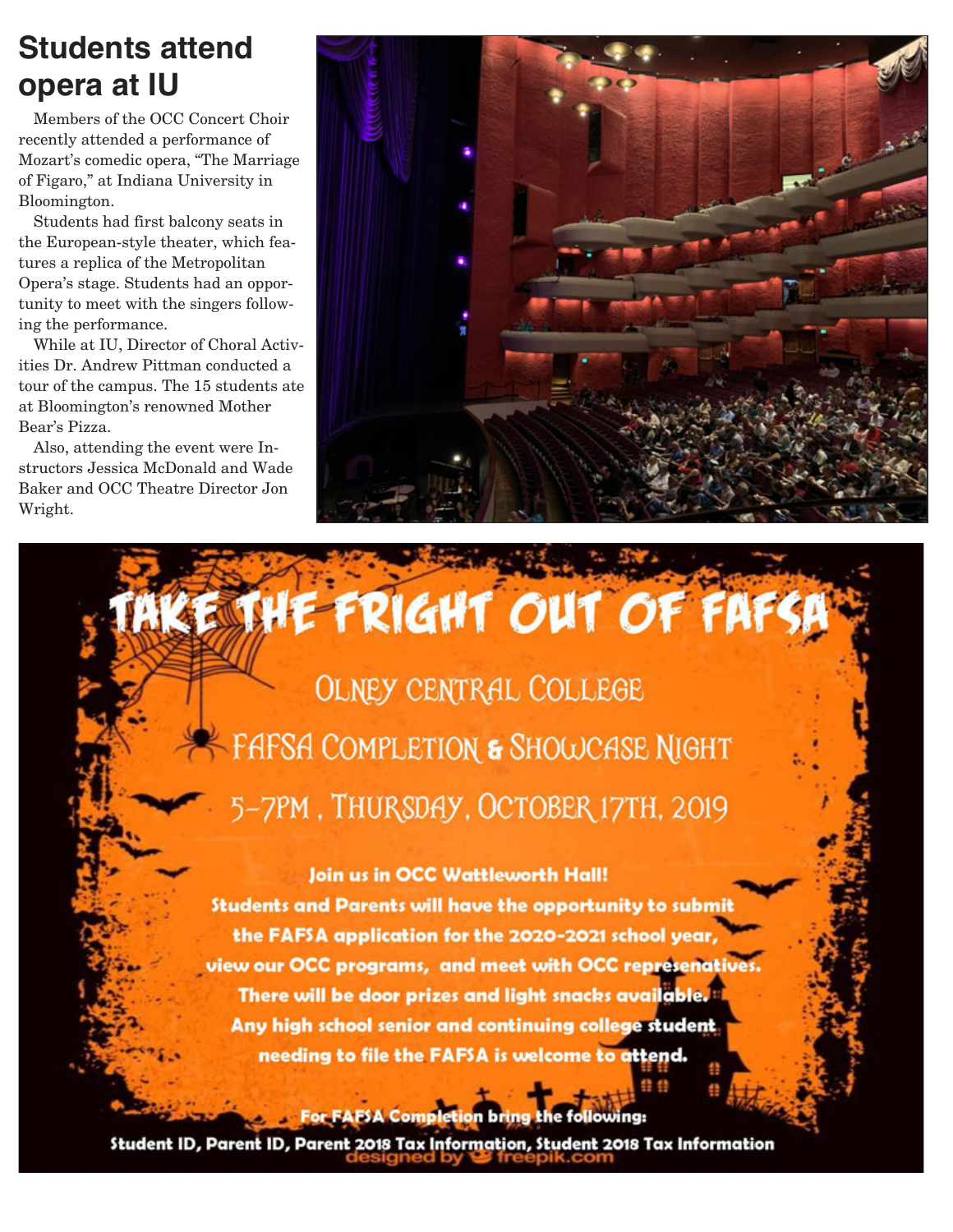## **IST students electronic gaming event Nov. 2**

The Knights of the Net, the newly formed club for students in Olney Central College's Information Systems Technology Program, will host a free electronic gaming day on Saturday, Nov. 2.

The event will run from 9 a.m. to 4 p.m. at the West Richland Center in Noble.

Game rooms will be divided by ages, ranging from young children to adults. Children 14 and younger must be accompanied by an adult and parents will need to sign a release designating which rooms older minors can attend.

"Anyone can come and game," said Advisor PJ Zeilstra. "They can come and go throughout the day."

The club will sell refreshments, including Domino's pizza, as a fund-raiser for the organization.

### **Student Senate Haunted Trail**

The OCC Student Senate will hold its annual Haunted Trail Oct. 31-Nov. 2 in the woods located on the north side of campus.

Watch social media and the OCC TVs for more information.

### **Lost and Found**

If you have lost an item, please check with Student Services.

### **Mason attends Chicagoland PICUP Workshop**

OCC Professor Rob Mason attended the Greater Chicagoland PICUP (Partnership for Integration of Computation Into Undergraduate Physics) Workshop Sept. 20- 21 at Lewis University in Romeoville.

Mason participated in advanced sessions focusing on the Python program language and GlowScript, a web browser-based visual program

used to create 3D animations. Both Python and GlowScript are ideal for classroom use as they are easily accessible and free for student use.

PICUP is an organization dedicated to creating a vibrant community of educators, a forum for open discussion, a collection of educational resources and a set of strategies and tactics that support the development and improvement of undergraduate physics education through integration of computation across the curriculum.

Earlier this summer Mason attended the PICUP Faculty Development Workshop, which drew physics and astronomy educators



from both two- and four-year institutions and assisted them in developing a plan for integrating computation into undergraduate physics courses through the use of material software, Microsoft Excel, and Python. Last month's program enabled Mason to build upon the information he gathered at the earlier event.

During the recent workshop, attendees also talked about ways of reaching out to high

school teachers and encouraging them to introduce computing exercises in their courses so students will have an understanding of computation before they graduate.

"We discussed the need for STEM students to have a programming background. It is becoming almost essential," Mason added. "At four-year schools, there is an assumption that you know these things and if you don't, you have to learn them on your own."

Mason will serve as a presenter for next year's event at the invitation of Dr. Kelly Roos, who helped form the PICUP group, and Dr. Ryan Hooper, who hosted the recent meeting.

## **Massage Therapy accepting appointments**

OCC's Massage Therapy Program is accepting appointments for clinicals.

The clinics are open to the public and will be held from 9:15 a.m. to 2 p.m. on Oct. 12, Nov. 16 and Dec. 7 at the West Richland Center in Noble.

The cost for a relaxing, Swedish-style massage is \$30 for an hour and \$15 for half an hour. A 20-minute chair massage is \$10.

To make an appointment, call 392-2430. Callers should leave a message with their names, services they wish to receive, the date desired and contact information.

Phone messages will be retrieved during Monday and Wednesday evening classes. Calls will be returned as soon as possible.

## **Tickets available for Dueling Pianos**



The Olney Central College Foundation's third annual Dueling Pianos fund-raiser will be Saturday, Nov. 9 at The Holiday in Olney.

Doors open at 6 p.m. with entertainment by Fun Pianos to begin at 7 p.m. Light hors d'oeuvres will be served.

Tickets are \$40 each and can be purchased from any Foundation board member or by contacting Kathy Slichenmyer at 395-7777, ext. 2003.

Proceeds will help fund the new OCC greenhouse.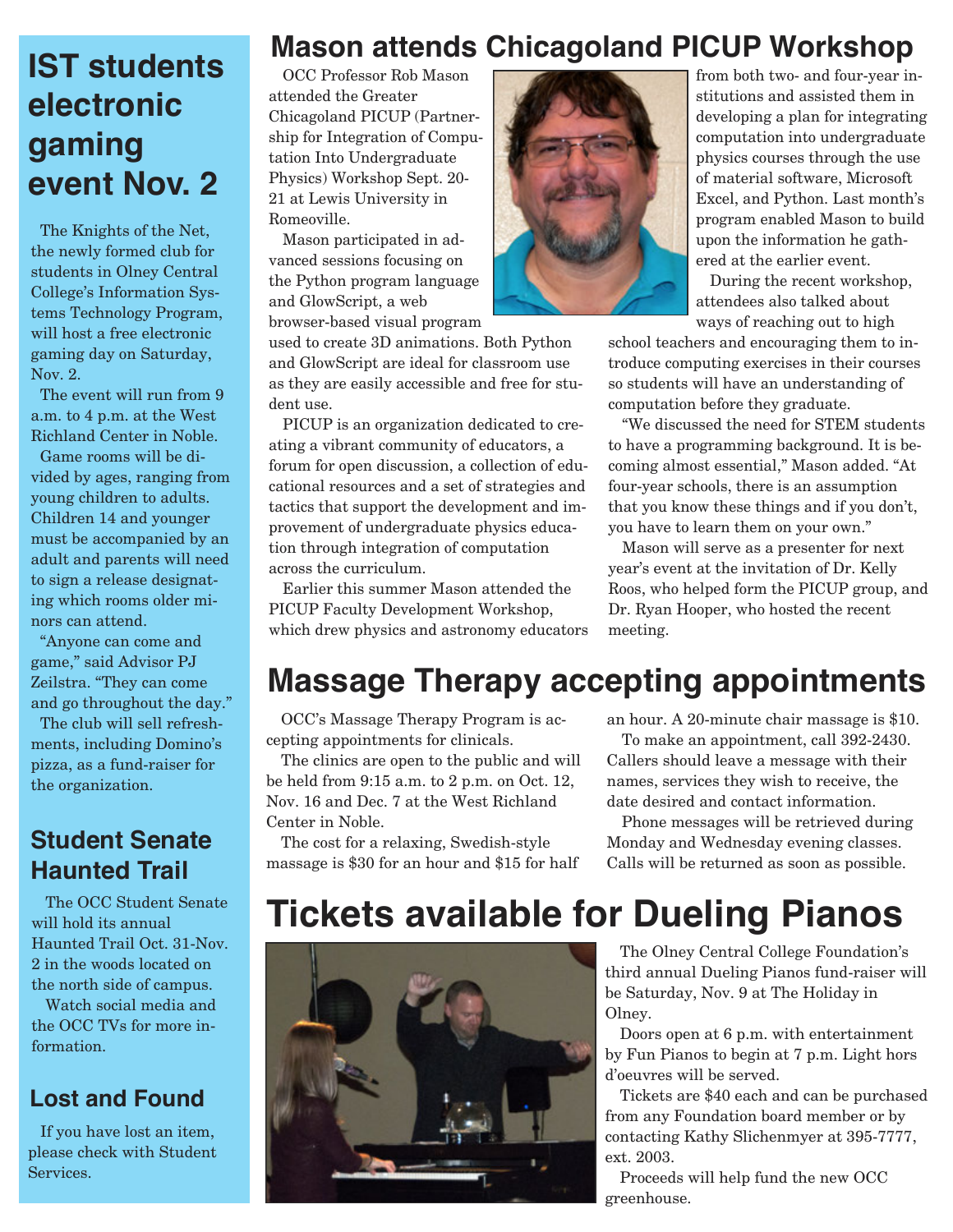

## **Mary Lou Brown Scholarship Art Auction**

An auction of Mary Lou Brown's artwork will be held Saturday, Oct. 26 in the courtyard of the Holiday in Olney, beginning at 7 p.m.

Appetizers and drinks will be provided. Original acrylic and watercolor paintings, prints, cards and ceramics are a few of the items available.

Proceeds will be used to establish a scholarship through the Olney Central College Foundation for OCC students wanting to pursue a career in art.

Items purchased will be eligible for a tax write-off through the OCC Foundation.

Brown was a lifelong resident of Olney. She graduated from Olney Township High School and went on to Eastern Illinois University where she received a Lifetime Elementary Teaching Certificate in 1940. She earned her Bachelor of Arts Degree in 1970.

Brown taught many years in the Olney public schools. After retiring in 1975, she taught art for the continuing education classes at OCC.

It is the hope of Brown's family that her legacy and passion for art will continue through the recipients of this scholarship fund for years to come.

## **Music Department's Fall Concert Oct. 19**

The Olney Central College Music Department will present its Fall Concert at 7 p.m. on Saturday, Oct. 19 in the Dr. John D. Stull Performing Arts Center.

The concert will feature the OCC Choir, under the direction of Dr. Andrew Pittman, along with the OCC Concert Band, under the direction of Wade Baker, OCC Director of Bands.

The Concert Choir will present selections from the 1930s and 1940s including "Steppin' Out With My Baby" and "Get Happy."

## **8-week Math Literacy class starts Oct. 10**

OCC has added an 8-week online Math Literacy class, which will meet Oct. 10 through Dec. 12.

Students wishing to enroll should see their advisor as soon as possible as they may need to take a placement exam. Completion of the course this semester will enable students to enroll in either MTH 1103 Liberal Arts Math or MTH 1121 Introduction to Statistics next semester. The instructor is Lisa Benson.

Also available starting Oct. 10 are MTH 1103 Liberal Arts Math and MTH 1102 College Algebra. These 8-week classes will be offered in a hybrid format.

For more information, call 395-7777 or stop by Student Services.

### *Sports Schedule*

#### **Baseball**

**Oct. 10 —** OCC at Frontier, 5 p.m. **Oct. 12 – OCC vs. Frontier, noon** at home

#### **Softball**

**Oct. 6 —** OCC at Butler, TBA **Oct. 11 —** OCC at Southeast Missouri State, TBA

#### **Men's Basketball**

**Oct. 6 —** OCC at Danville Jamboree, TBA **Oct. 13 —** OCC at Vincennes Jamboree, TBA **Oct. 20 —** OCC at John A. Logan Jamboree, TBA **Oct. 26 —** OCC at Parkland Scrimmage, TBA **Nov. 1 —** OCC Rotary Classic, 5 & 7 p.m. **Nov. 2 —** OCC Rotary Classic, 1 & 3 p.m. **Nov. 5 —** OCC vs. Indiana Elite Prep, 7:30 p.m. at home **Nov. 8** – OCC Classic, 5 & 7 p.m.

#### **Women's Basketball**

**Nov. 2 —** OCC at Three Rivers, 3 p.m. **Nov. 3 —** OCC at Mineral Area, 1 p.m. **Nov. 6 —** OCC at Danville, 5:30 p.m.

## **'Hocus Pocus' Movie Event**

The OCC Theatre will host its movie event, "Disney's Hocus Pocus," at 2 p.m. on Sunday, Oct. 20 in the Dr. John D. Stull Performing Arts Center.

Activities include trick or treating stations and a costume contest with cash prizes. Free popcorn and bottled water will be provided.

Tickets are \$10 in advance and \$13 at the door. Advance tickets may be purchased online at www.iecc.edu/occtheater.

The event is sponsored by First National Bank in Olney.